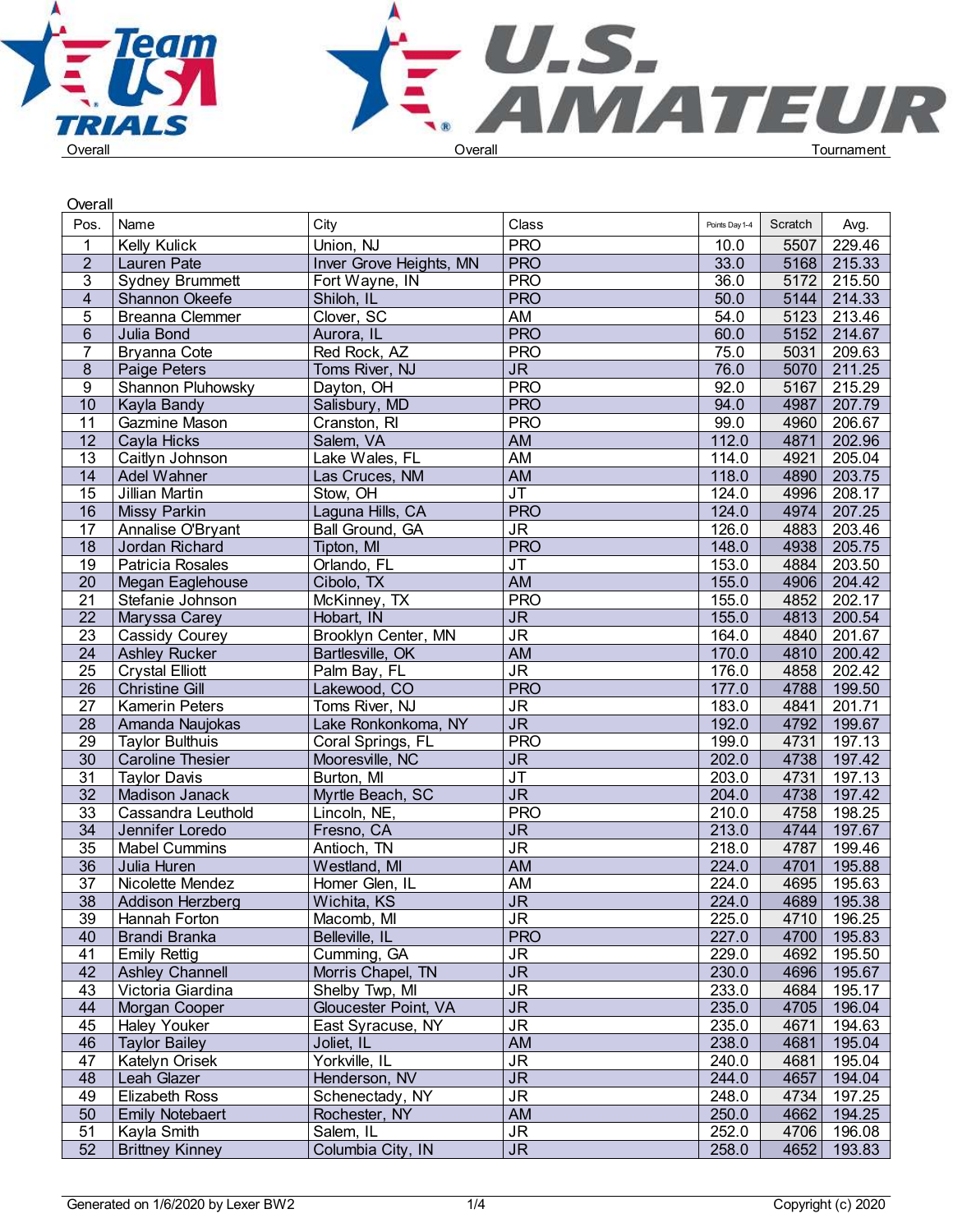



## Overall (Next 1)

| Pos.            | Name                   | City               | Class                             | Points Day 1-4 | Scratch | Avg.   |  |
|-----------------|------------------------|--------------------|-----------------------------------|----------------|---------|--------|--|
| 53              | Katelyn Abigania       | San Diego, CA      | $\overline{\mathsf{J}\mathsf{R}}$ | 259.0          | 4637    | 193.21 |  |
| 54              | <b>Bailey Gipson</b>   | Davison, MI        | $\overline{\mathsf{J}\mathsf{R}}$ | 261.0          | 4683    | 195.13 |  |
| $\overline{55}$ | Madison McCall         | New Orleans, LA    | $\overline{\mathsf{J}\mathsf{R}}$ | 262.0          | 4638    | 193.25 |  |
| $\overline{56}$ | <b>Faith Welch</b>     | Savannah, TN       | $\overline{J}$                    | 264.0          | 4694    | 195.58 |  |
| 57              | Amelia Kiefer          | Jasper, IN         | <b>JR</b>                         | 265.0          | 4648    | 193.67 |  |
| $\overline{58}$ | Carlene Beyer          | Ogdensburg, WI     | $\overline{\mathsf{J}\mathsf{R}}$ | 267.0          | 4704    | 196.00 |  |
| 59              | Maranda Pattison       | Redwood Valley, CA | <b>JR</b>                         | 269.0          | 4619    | 192.46 |  |
| 60              | Melanie Katen          | San Jose, CA       | J <sub>R</sub>                    | 274.0          | 4617    | 192.38 |  |
| 61              | Amanda Morgan          | Killeen, TX        | AM                                | 277.0          | 4631    | 192.96 |  |
| 62              | Kaitlyn Eder           | Lithia, FL         | <b>JR</b>                         | 278.0          | 4626    | 192.75 |  |
| 63              | Montana Meyer          | St Louis,, MO      | $\overline{\mathsf{J}\mathsf{R}}$ | 281.0          | 4603    | 191.79 |  |
| 64              | Samantha Gainor        | Chesterfield, MI   | <b>AM</b>                         | 283.0          | 4636    | 193.17 |  |
| 65              | <b>Hayley Connelly</b> | Hazlet, NJ         | $\overline{\mathsf{J}\mathsf{R}}$ | 284.0          | 4604    | 191.83 |  |
| 66              | <b>Brooke Roberts</b>  | Port Orange, FL    | $\overline{\mathsf{JR}}$          | 285.0          | 4592    | 191.33 |  |
| 66              | Alexis Neuer           | Lewisburg, PA      | AM                                | 285.0          | 4592    | 191.33 |  |
| 68              | Olivia Komorowski      | Oshkosh, WI        | $\overline{\mathsf{JR}}$          | 286.0          | 4592    | 191.33 |  |
| 69              | Kailee Tubbs           | Flint, MI          | AM                                | 287.0          | 4583    | 190.96 |  |
| 70              | <b>Haley Carroll</b>   | Williamsville, NY  | AM                                | 288.0          | 4603    | 191.79 |  |
| 71              | Chloe Skurzynski       | Princess Anne, MD  | $\overline{\mathsf{J}\mathsf{R}}$ | 289.0          | 4639    | 193.29 |  |
| $\overline{72}$ | Rebecca Lohse          | Chesterton, IN     | AM                                | 296.0          | 4586    | 191.08 |  |
| $\overline{73}$ | Lara Kurt              | Leland, NC         | $\overline{\mathsf{JR}}$          | 296.0          | 4575    | 190.63 |  |
| 74              | Katie Robb             | Swedesboro, NJ     | <b>JR</b>                         | 299.0          | 4570    | 190.42 |  |
| 75              | Kristen Derr           | Sunbury, PA        | $\overline{\mathsf{J}\mathsf{R}}$ | 300.0          | 4573    | 190.54 |  |
| 76              | Sarah Gill             | Attleboro, MA      | $\overline{\mathsf{J}\mathsf{R}}$ | 301.0          | 4578    | 190.75 |  |
| 77              | <b>Brianna Rogers</b>  | Florence, SC       | $\overline{\mathsf{J}\mathsf{R}}$ | 303.0          | 4537    | 189.04 |  |
| 78              | Rachel Strogin         | Mentor, OH         | <b>AM</b>                         | 304.0          | 4591    | 191.29 |  |
| 79              | Karina Capron          | Fremont, NE        | $\overline{\mathsf{J}\mathsf{R}}$ | 308.0          | 4541    | 189.21 |  |
| 80              | <b>Elise Chambers</b>  | Ocoee, FL          | $\overline{\mathsf{J}\mathsf{T}}$ | 311.0          | 4579    | 190.79 |  |
| 81              | Caitlyn Chapman        | Waxahachie, TX     | $\overline{\mathsf{J}\mathsf{R}}$ | 313.0          | 4559    | 189.96 |  |
| 82              | Madison Bailey         | Rocklin, CA        | $\overline{\mathsf{JR}}$          | 313.0          | 4547    | 189.46 |  |
| 83              | Angelica Anthony       | Schertz, TX        | <b>JR</b>                         | 321.0          | 4552    | 189.67 |  |
| 84              | <b>Destiny Truly</b>   | Brooklyn Park, MN  | $\overline{\mathsf{J}\mathsf{R}}$ | 330.0          | 4540    | 189.17 |  |
| 85              | Cassidy Ray            | Herrin, IL         | $\overline{\mathsf{J}\mathsf{R}}$ | 331.0          | 4505    | 187.71 |  |
| 86              | Hana Roers             | Maple Grove, MN    | $\overline{\mathsf{J}\mathsf{R}}$ | 333.0          | 4525    | 188.54 |  |
| 87              | Katelyn Dickerson      | Painesville, OH    | AM                                | 342.0          | 4516    | 188.17 |  |
| 88              | Macailin Rodriguez     | Kentwood, MI       | $\overline{\mathsf{JR}}$          | 343.0          | 4529    | 188.71 |  |
| 89              | Jenna Williams         | Homosassa, FL      | <b>JR</b>                         | 344.0          | 4513    | 188.04 |  |
| 90              | Megan Kolberg          | Sycamore, IL       | $\overline{\mathsf{JR}}$          | 344.0          | 4498    | 187.42 |  |
| 91              | <b>Megan Hess</b>      | Granger, IA        | <b>JR</b>                         | 345.0          | 4506    | 187.75 |  |
| $\overline{92}$ | <b>Britaney Myers</b>  | Mechanicville, NY  | $\overline{\mathsf{JR}}$          | 348.0          | 4526    | 188.58 |  |
| 93              | Abigail Goldsberry     | Bettendorf, IA     | AM                                | 350.0          | 4474    | 186.42 |  |
| 94              | Amelia Vasquez         | New Orleans, LA    | $\overline{\mathsf{JR}}$          | 352.0          | 4498    | 187.42 |  |
| 95              | Morgan Gitlitz         | Freehold, NJ       | $\overline{\mathsf{J}\mathsf{R}}$ | 358.0          | 4487    | 186.96 |  |
| 96              | <b>Brianna MacLeod</b> | Brick, NJ          | AM                                | 366.0          | 4416    | 184.00 |  |
| 97              | Cara Stasel            | Bonaire, GA        | AM                                | 373.0          | 4449    | 185.38 |  |
| 98              | Saralyne Nassberg      | Modesto, CA        | $\overline{\mathsf{JR}}$          | 373.0          | 4438    | 184.92 |  |
| 99              | Rachael Berg           | Surprise, AZ       | $\overline{\mathsf{JR}}$          | 375.0          | 4466    | 186.08 |  |
| 100             | Arianna Campbell       | Coos Bay, OR       | AM                                | 381.0          | 4452    | 185.50 |  |
| 101             | Emma Owens             | Louisville, KY     | <b>JR</b>                         | 382.0          | 4390    | 182.92 |  |
| 102             | Ranelle Ulanday        | Union, KY          | <b>JR</b>                         | 383.0          | 4387    | 182.79 |  |
| 103             | Shannon Grimm          | Fenton, MO         | AM                                | 385.0          | 4459    | 185.79 |  |
| 104             | Lyndsay Ennis          | Conway, SC         | <b>JR</b>                         | 385.0          | 4413    | 183.88 |  |
| 105             | Averi Brown            | Columbus, OH       | $\overline{\mathsf{J}\mathsf{R}}$ | 388.0          | 4446    | 185.25 |  |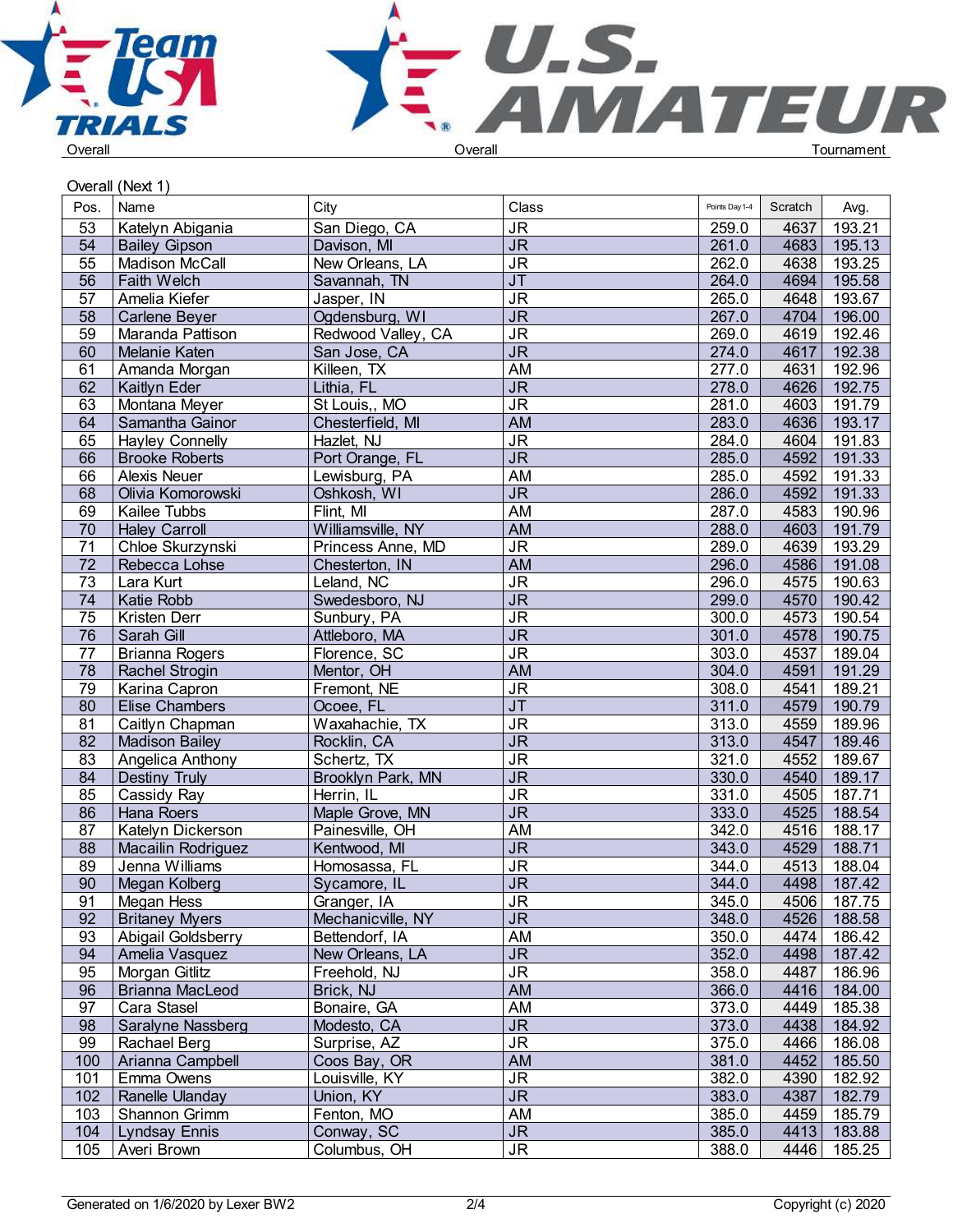



Overall (Next 2)

|      | $\cup$ vui dii (1 vunt 2 j |                     |                                   |                |         |             |  |
|------|----------------------------|---------------------|-----------------------------------|----------------|---------|-------------|--|
| Pos. | Name                       | City                | Class                             | Points Day 1-4 | Scratch | Avg.        |  |
| 106  | Saige Yamada               | Kaneohe, HI         | <b>JR</b>                         | 389.0          | 4451    | 185.46      |  |
| 107  | Angelique Dalesandro       | Rolling Meadows, IL | $\overline{\mathsf{J}\mathsf{T}}$ | 390.0          | 4413    | 183.88      |  |
| 108  | Colby Jones                | Virginia Beach, VA  | $\overline{\mathsf{J}\mathsf{R}}$ | 394.0          | 4371    | 182.13      |  |
| 109  | <b>Brittany Schwartz</b>   | Oshkosh, WI         | <b>JR</b>                         | 399.0          | 4421    | 184.21      |  |
| 110  | <b>Rachel Hirst</b>        | Bear, DE            | <b>AM</b>                         | 402.0          | 4469    | 186.21      |  |
| 111  | <b>Brigitte Jacobs</b>     | Rockford, IL        | AM                                | 403.0          | 4410    | 183.75      |  |
| 112  | <b>Kassidy Landwehr</b>    | Summerville, SC     | <b>JR</b>                         | 408.0          | 4428    | 184.50      |  |
| 113  | Morgan Nunn                | Okla City, OK       | <b>JR</b>                         | 408.0          | 4343    | 180.96      |  |
| 114  | <b>Sarah Voiers</b>        | Valparaiso, IN      | <b>AM</b>                         | 412.0          | 4400    | 183.33      |  |
| 115  | Hope Gramly                | Aubrey, TX          | <b>JR</b>                         | 422.0          | 4375    | 182.29      |  |
| 116  | Julianna Spina             | East Islip, NY      | $\overline{\mathsf{J}\mathsf{R}}$ | 422.0          | 4321    | 180.04      |  |
| 117  | April McDonnell            | North Las Vegas, NV | $\overline{\mathsf{J}\mathsf{R}}$ | 425.0          | 4398    | 183.25      |  |
| 118  | Lauren Tomaszewski         | Wylie, TX           | <b>JR</b>                         | 427.0          | 4364    | 181.83      |  |
| 119  | Kailee Channell            | Morris Chapel, TN   | <b>JR</b>                         | 427.0          | 4355    | 181.46      |  |
| 120  | Yarelis Alvarez            | Rio Rancho, NM      | <b>JR</b>                         | 429.0          | 4351    | 181.29      |  |
| 121  | <b>Skylar Smith</b>        | New Milford, CT     | <b>JR</b>                         | 438.0          | 4359    | 181.63      |  |
| 122  | <b>Britney Brown</b>       | Chicago, IL         | <b>AM</b>                         | 442.0          | 4372    | 182.17      |  |
| 123  | <b>Breanna Elkin</b>       | Louisville, KY      | <b>JR</b>                         | 442.0          | 4330    | 180.42      |  |
| 124  | <b>Brooklyn Boudreau</b>   | Snohomish, WA       | $\overline{\mathsf{J}\mathsf{R}}$ | 447.0          | 4333    | 180.54      |  |
| 125  | Elizabeth Drescher         | Fort Worth, TX      | <b>JR</b>                         | 448.0          | 4358    | 181.58      |  |
| 126  | Veronica Petrinec          | New Orleans, LA     | $\overline{\mathsf{JR}}$          | 452.0          | 4245    | 176.88      |  |
| 127  | Savanna Razor              | Columbia, SC        | $\overline{\mathsf{J}\mathsf{R}}$ | 455.0          | 4270    | 177.92      |  |
| 128  | Laura Branch               | Brockport, NY       | AM                                | 460.0          | 3280    | 172.63      |  |
| 129  | Rina Sabo                  | Bennett, CO         | <b>PRO</b>                        | 462.0          | 4332    | 180.50      |  |
| 130  | Jenna Hedgepath            | Murfreesboro, TN    | <b>JR</b>                         | 462.0          | 4325    | 180.21      |  |
| 131  | Sydney Urben               | Dorr, MI            | <b>JR</b>                         | 463.0          | 4332    | 180.50      |  |
| 132  | <b>Kasey Eaton</b>         | Wyoming, MI         | <b>AM</b>                         | 466.0          | 4311    | 179.63      |  |
| 133  | Kaylee Hitt                | Coldspring, KY      | <b>JR</b>                         | 468.0          | 4301    | 179.21      |  |
| 134  | McKenna Collier            | Brick, NJ           | $\overline{\mathsf{J}\mathsf{R}}$ | 471.0          | 4311    | 179.63      |  |
| 135  | Katelyn Jones              | Orlando, FL         | <b>JR</b>                         | 473.0          | 4331    | 180.46      |  |
| 136  | Kara Beissel               | Ormond Beach, FL    | <b>JR</b>                         | 474.0          | 4322    | 180.08      |  |
| 137  | Kathryn Bowman             | Peru, NY            | $\overline{\mathsf{J}\mathsf{R}}$ | 474.0          | 4250    | 177.08      |  |
| 138  | Michaela Clardy            | Little River, SC    | <b>JR</b>                         | 482.0          | 4296    | 179.00      |  |
| 139  | Peyton Attig               | Oak Lawn, IL        | AM                                | 490.0          | 4223    | 175.96      |  |
| 140  | Emma Stull                 | Raleigh, NC         | <b>JR</b>                         | 491.0          | 4269    | 177.88      |  |
| 141  | Emma Grace Dockery         | Kent, OH            | AM                                | 491.0          | 4224    | 176.00      |  |
| 142  | Madalyn Harden             | Canton, MI          | <b>JR</b>                         | 492.0          | 4134    | 172.25      |  |
| 143  | Bryanna Leyen              | Perry Hall, RI      | AM                                | 493.0          |         | 4281 178.38 |  |
| 144  | Chloe Sromovski            | Wilkes-Barre, PA    | <b>JR</b>                         | 493.0          |         | 4250 177.08 |  |
| 145  | Alexis Buchert             | San Antonio, TX     | <b>JR</b>                         | 495.0          |         | 4216 175.67 |  |
| 146  | Mikhela Bakle              | Warrensburg, MO     | AM                                | 497.0          |         | 4216 175.67 |  |
| 147  | <b>Lauren Snipes</b>       | Lake City, FL       | AM                                | 498.0          |         | 4243 176.79 |  |
| 148  | <b>Tacey Ballen</b>        | Ashland, KY         | <b>JR</b>                         | 501.0          |         | 4240 176.67 |  |
| 149  | Linda Himes                | Texarkana, AR       | <b>JR</b>                         | 507.0          |         | 4214 175.58 |  |
| 150  | Sarah Florence             | Hammonton, NJ       | <b>JR</b>                         | 512.0          |         | 4134 172.25 |  |
| 151  | Stefanny Toala             | Tucson, AZ          | <b>JR</b>                         | 524.0          |         | 4225 176.04 |  |
| 152  | <b>Kelley Williams</b>     | Ladson, SC          | <b>JR</b>                         | 525.0          |         | 4196 174.83 |  |
| 153  | Evan Smith                 | Seattle, WA         | <b>JR</b>                         | 537.0          |         | 4175 173.96 |  |
| 154  | Annie Leihardt             | Georgetown, TX      | <b>JR</b>                         | 539.0          |         | 4170 173.75 |  |
| 155  | <b>Heather Waters</b>      | Valparaiso, IN      | <b>JR</b>                         | 543.0          | 4050    | 168.75      |  |
| 156  | Kyla Day                   | Hoosick Falls, NY   | <b>AM</b>                         | 557.0          | 4154    | 173.08      |  |
| 157  | Katharina Mente            | Keller, TX          | <b>JR</b>                         | 585.0          | 4059    | 169.13      |  |
| 158  | Kimberly Forthofer         | Lake Placid, FL     | <b>JR</b>                         | 586.0          |         | 4048 168.67 |  |
|      |                            |                     |                                   |                |         |             |  |